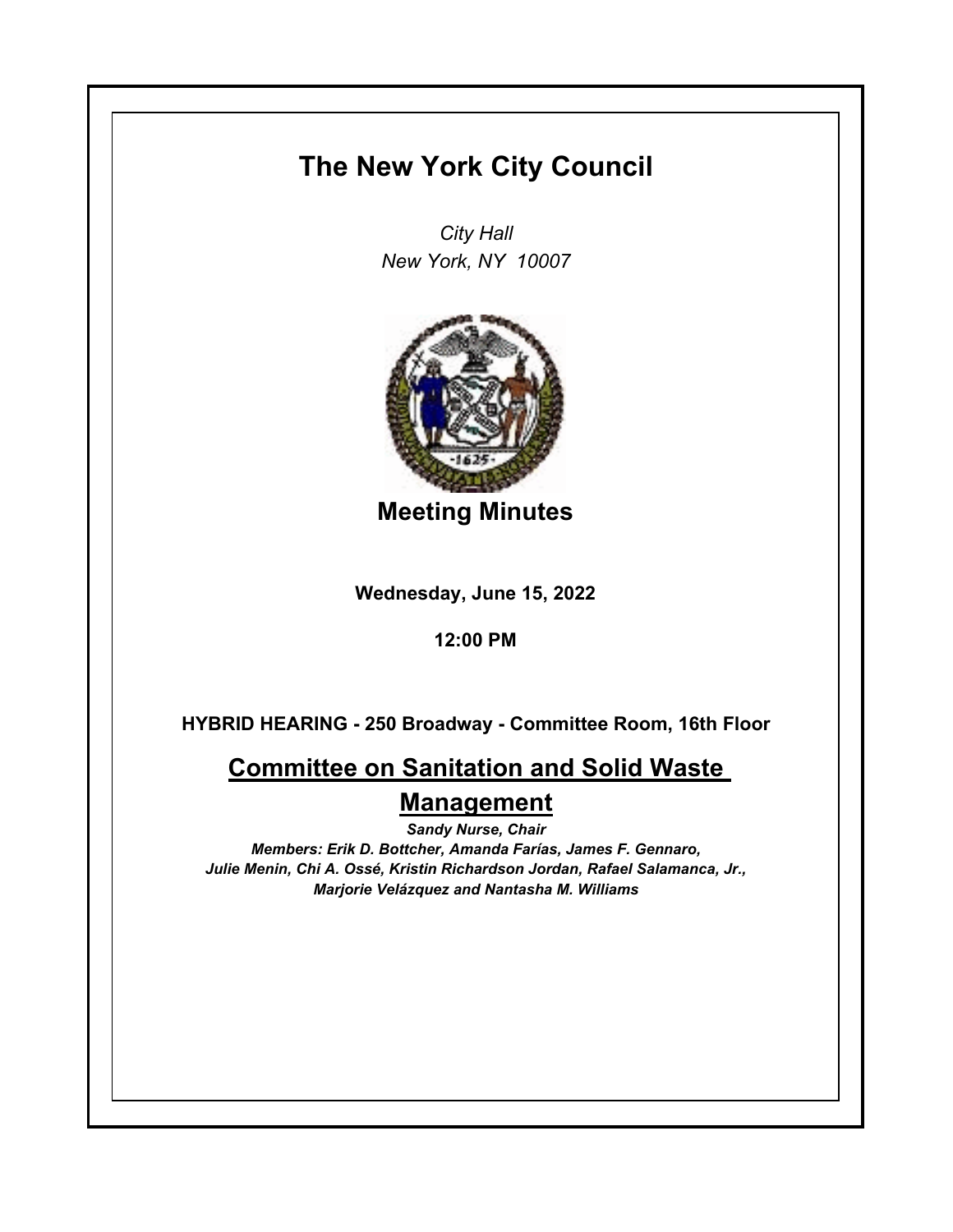| Roll Call     |                                                                                                                                                                                |
|---------------|--------------------------------------------------------------------------------------------------------------------------------------------------------------------------------|
|               | Present: Nurse, Bottcher, Farías, Gennaro, Menin, Ossé, Richardson Jordan, Velázquez<br>and Williams                                                                           |
|               | Absent: Salamanca Jr.                                                                                                                                                          |
|               | Other Council Members Attending: Brewer, Powers and Hanif                                                                                                                      |
| Int 0244-2022 | A Local Law to amend the administrative code of the city of New<br>York, in relation to residential curbside organics collection                                               |
|               | Attachments: Summary of Int. No. 244, Int. No. 244, April 28, 2022 - Stated Meeting<br>Agenda, Hearing Transcript - Stated Meeting 4-28-22, Committee Report<br>6/15/22        |
|               | This Introduction was Hearing Held by Committee                                                                                                                                |
|               | Attachments: Summary of Int. No. 244, Int. No. 244, April 28, 2022 - Stated Meeting<br>Agenda, Hearing Transcript - Stated Meeting 4-28-22, Committee Report<br>6/15/22        |
|               | This Introduction was Laid Over by Committee                                                                                                                                   |
| Int 0274-2022 | A Local Law to amend the administrative code of the city of New<br>York, in relation to establishing a goal of zero waste for New York<br>city by 2030                         |
|               | Attachments: Summary of Int. No. 274, Int. No. 274, April 28, 2022 - Stated Meeting<br>Agenda, Hearing Transcript - Stated Meeting 4-28-22, Committee Report<br>6/15/22        |
|               | This Introduction was Hearing Held by Committee                                                                                                                                |
|               | Attachments: Summary of Int. No. 274, Int. No. 274, April 28, 2022 - Stated Meeting<br>Agenda, Hearing Transcript - Stated Meeting 4-28-22, Committee Report<br>6/15/22        |
|               | This Introduction was Laid Over by Committee                                                                                                                                   |
| Int 0275-2022 | A Local Law to amend the administrative code of the city of New<br>York, in relation to the goal of zero waste to landfill                                                     |
|               | Attachments: Summary of Int. No. 275, Int. No. 275, April 28, 2022 - Stated Meeting<br>Agenda, Hearing Transcript - Stated Meeting 4-28-22, Committee Report<br>6/15/22        |
|               | This Introduction was Hearing Held by Committee                                                                                                                                |
|               | <b>Attachments:</b> Summary of Int. No. 275, Int. No. 275, April 28, 2022 - Stated Meeting<br>Agenda, Hearing Transcript - Stated Meeting 4-28-22, Committee Report<br>6/15/22 |
|               | This Introduction was Laid Over by Committee                                                                                                                                   |